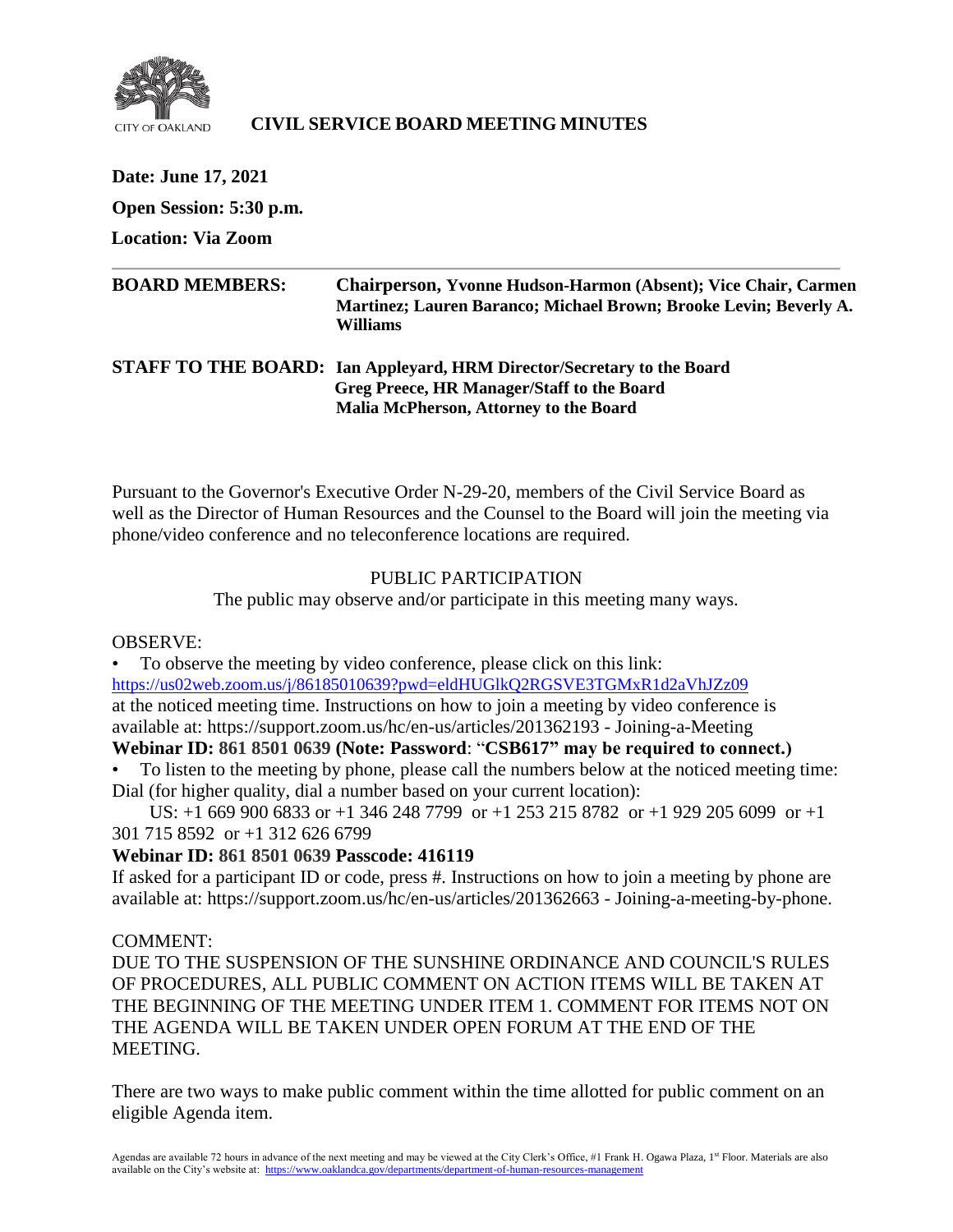• To comment by Zoom video conference, click the "Raise Your Hand" button to request to speak when Public Comment is being taken on an eligible agenda item at the beginning of the meeting. You will then be unmuted, during your turn, and allowed to participate in public comment. After the allotted time, you will then be re-muted. Instructions on how to "Raise Your Hand" is available at: https://support.zoom.us/hc/en-us/articles/205566129 - Raise-Hand-In-Webinar.

• To comment by phone, please call on one of the above listed phone numbers. You will be prompted to "Raise Your Hand" by pressing "\*9" to request to speak when Public Comment is being taken on an eligible agenda Item at the beginning of the meeting. You will then be unmuted, during your turn, and allowed to make public comments. After the allotted time, you will then be re-muted. Instructions of how to raise your hand by phone are available at: https://support.zoom.us/hc/en-us/articles/201362663 - Joining-a-meeting-by-phone.

If you have any questions, please email Greg Preece, Assistant Director of Human Resources at GPreece@oaklandca.gov. – Human Resources Management Department.

### **OPEN SESSION AGENDA**

# **ROLL CALL**

# **1) PUBLIC COMMENT:**

### **COMMENT ON ALL ACTION ITEMS WILL BE TAKEN AT THIS TIME. COMMENTS FOR ITEMS NOT ON THE AGENDA WILL BE TAKEN DURING OPEN FORUM.**

# **2) APPROVAL OF THE JUNE 17, 2021 CIVIL SERVICE BOARD MEETING AGENDA**

**ACTION** 

**ACTION** 

# **45060 A motion was made by Member Williams and seconded by Member Brown to approve the June 17, 2021 Civil Service Board Agenda. The motion passed.**

**Votes:** Board Member Ayes: 5 – Martinez, Baranco, Brown, Levin, Williams.

> Board Member Noes: None Board Member Abstentions: None Board Members Absent: Hudson-Harmon

# **3) UPDATES, SECRETARY TO THE BOARD INFORMATION**

# **4) CONSENT CALENDAR:**

a) Approval of Provisional Appointments (0)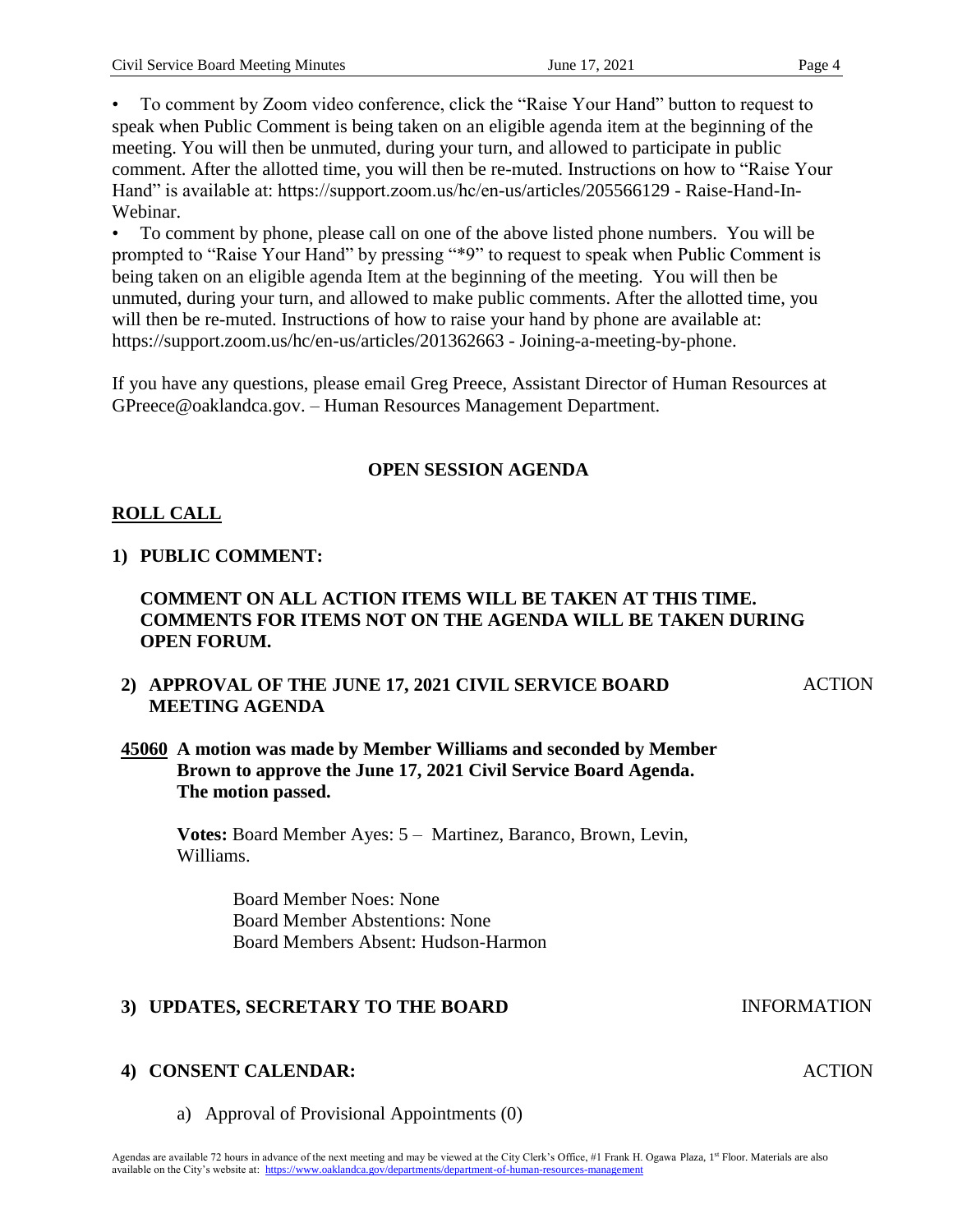- There are no provisionals this month.
- b) Approval of Employee Requests for Leave of Absence (2)
	- Oakland Public Library (2)
- c) Approval of Revised Classification Specifications (1)
	- Permit Technician I

#### **45061 A motion was made by Member Levin and seconded by Member Williams to approve the Consent Calendar. The motion passed.**

**Votes:** Board Member Ayes: 5 – Martinez, Baranco, Brown, Levin, Williams.

> Board Member Noes: None Board Member Abstentions: None Board Members Absent: Hudson-Harmon

### **5) OLD BUSINESS:**

| a) | Approval of May 20, 2021 Civil Service Board Meeting Minutes<br>Unable to approve due to lack of quorum of members present<br>at May 20, 2021 meeting. Item moved to July.                                                                                                                                                                      | <b>ACTION</b>      |
|----|-------------------------------------------------------------------------------------------------------------------------------------------------------------------------------------------------------------------------------------------------------------------------------------------------------------------------------------------------|--------------------|
|    | b) Determination of Schedule of Outstanding Board Items                                                                                                                                                                                                                                                                                         | <b>INFORMATION</b> |
| C) | Informational Report on the Status of Temporary Assignments for<br>Temporary Contract Service Employees (TCSEs) and Exempt<br>Limited Duration Employees (ELDEs) Including a Report of the<br>Names, Hire Dates, and Departments of all ELDE's and TCSEs in<br>Accordance with the Memorandum of Understanding Between the<br>City and Local 21 | <b>INFORMATION</b> |
|    | d) Update on Common Class Study                                                                                                                                                                                                                                                                                                                 | <b>INFORMATION</b> |
| e) | Civil Service Rule Policy Update                                                                                                                                                                                                                                                                                                                | <b>INFORMATION</b> |
|    | Update regarding Measure Q Hiring Efforts                                                                                                                                                                                                                                                                                                       | <b>INFORMATION</b> |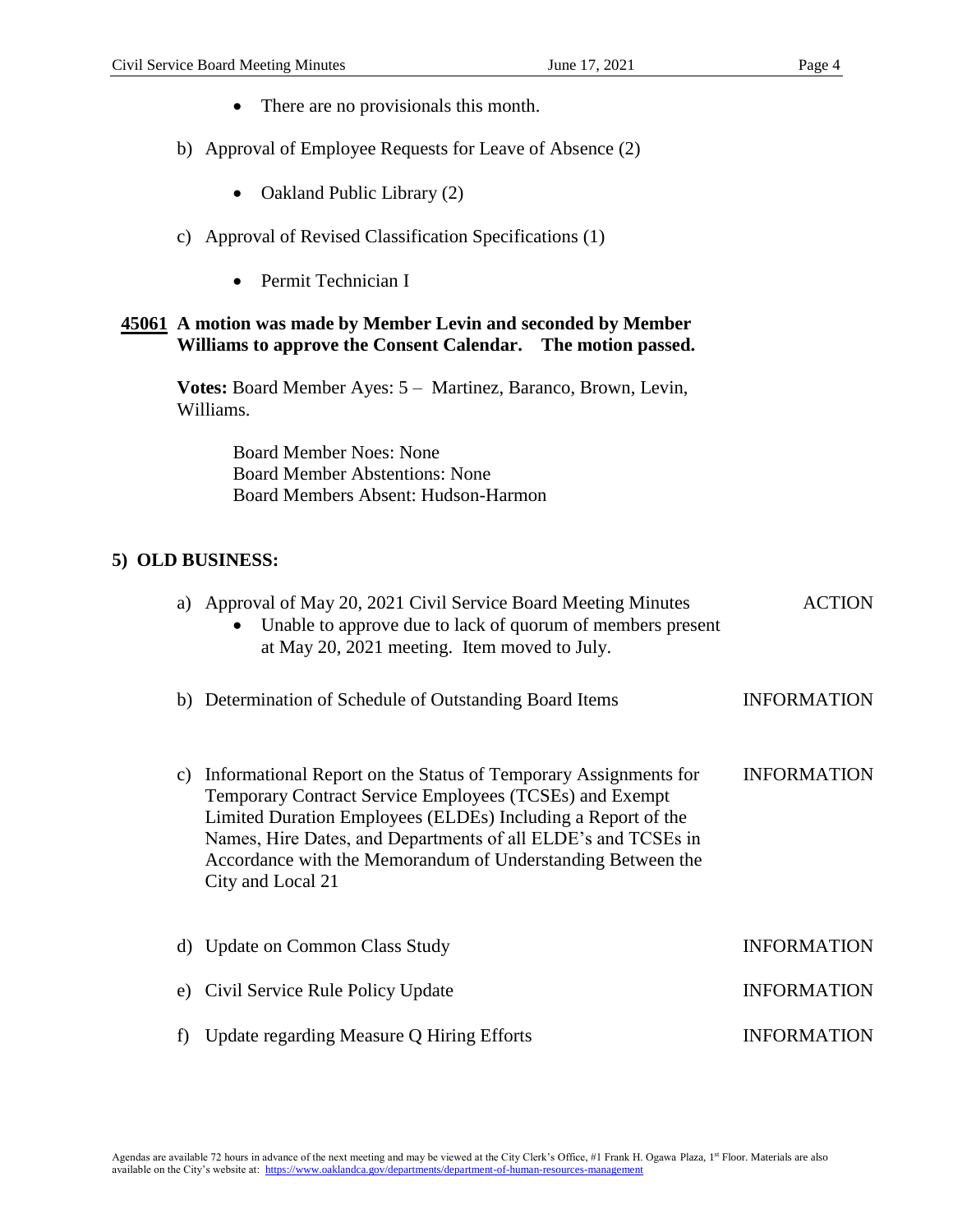#### **6) NEW BUSINESS:**

- a) Hiring Process Discussion INFORMATION
- b) Approval of New Classification Specification for City Clerk, Assistant ACTION

### **45062 A motion was made by Member Levin and seconded by Vice Chair Martinez to approve the new classification for City Clerk, Assistant as amended. The motion passed.**

**Votes:** Board Member Ayes: 5 – Martinez, Baranco, Brown, Levin, Williams.

> Board Member Noes: None Board Member Abstentions: None Board Members Absent: Hudson-Harmon

### **7) OPEN FORUM**

#### **8) ADJOURNMENT**

### **45063 A motion was made by Member Williams and seconded by Member Brown to adjourn the meeting. The motion passed and the meeting was adjourned at 6:19 PM.**

**Votes:** Board Member Ayes: 5 – Martinez, Baranco, Brown, Levin, Williams.

Board Member Noes: None Board Member Abstentions: None Board Members Absent: Hudson-Harmon

NOTE: The Civil Service Board meets on the 3rd Thursday of each month. The next meeting is scheduled to be held on Thursday, July 15, 2021. All materials related to agenda items must be submitted by Thursday, July 1, 2021. For any materials over 100 pages, please also submit an electronic copy of all materials.

Submit items via email or U.S. Mail to:

City of Oakland - Civil Service Board 150 Frank H. Ogawa Plaza, 2nd floor Oakland, CA 94612 [civilservice@oaklandca.gov](about:blank)



Do you need an ASL, Cantonese, Mandarin or Spanish interpreter or other assistance to participate? Please email [civilservice@oaklandca.gov](about:blank) or call (510) 238-3112 or (510) 238-3254 for TDD/TTY five days in advance.